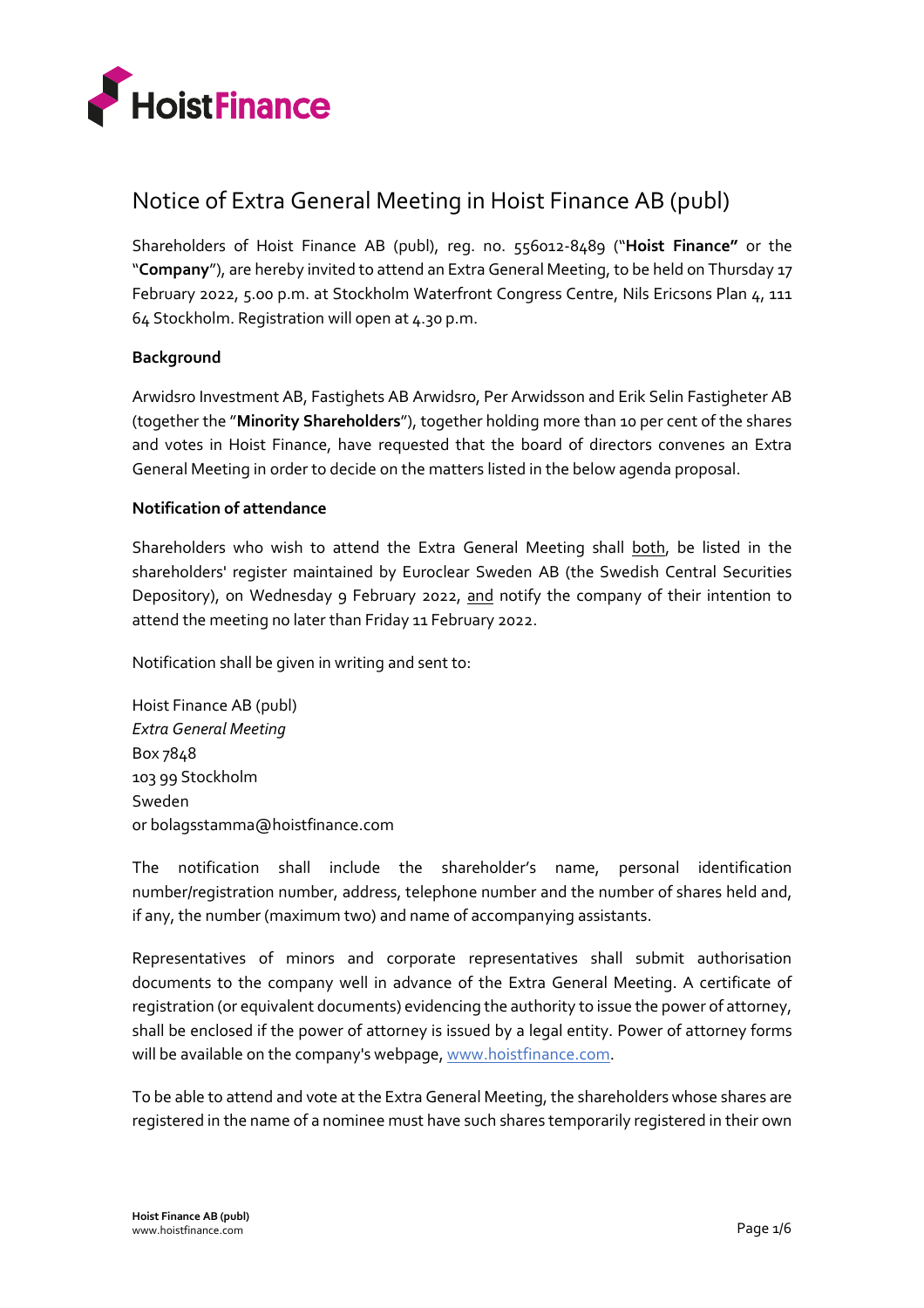

names, in the shareholders' register maintained by Euroclear Sweden AB. This procedure, socalled voting rights registration, must have effect on Friday 11 February 2022 and should be requested from the nominee well in advance of this date.

## **Precautionary measures in relation to Covid-19**

Due to the Covid-19 pandemic, Hoist Finance has decided to implement precautionary measures in connection with the Extra General Meeting. The shareholders are encouraged to follow the authorities' recommendations and take responsibility in order to prevent the spread of infection. Shareholders who are worried about the spread of infection, belong to a risk group or suspect infection are asked to not participate personally but instead via proxy. No food or beverages will be served, and the number of company representatives will be limited. Hoist Finance monitors the development and the authorities' recommendations and may update the measures described above with short notice.

#### **Proposed agenda**

- 1. Opening of the meeting
- 2. Election of chairman of the meeting
- 3. Drawing up and approval of voting list
- 4. Approval of the agenda
- 5. Election of two persons to verify the minutes
- 6. Determination of whether the meeting has been duly convened
- 7. Resolution on the number of board members
- 8. Resolution on board remuneration
- 9. Election of board members
- 10. Closing of the meeting

# **The Minority Shareholders' decision proposals**

#### *Item 7: Resolution on the number of board members*

The Minority Shareholders propose that the Extra General Meeting resolves that the board shall be composed of six members with no deputy members.

#### *Item 8: Resolution on remuneration to the board members*

The Minority Shareholders propose that the Extra General Meeting resolves that remuneration to the board shall be awarded as listed below, in accordance with the resolution made at the Company's Annual General Meeting 2021, but that remuneration to newly elected board members shall be paid pro-rata in accordance with the length of the mandate period.

- Chairman of the board: SEK 1,475,000.
- Member of the board: SEK 490,000 each.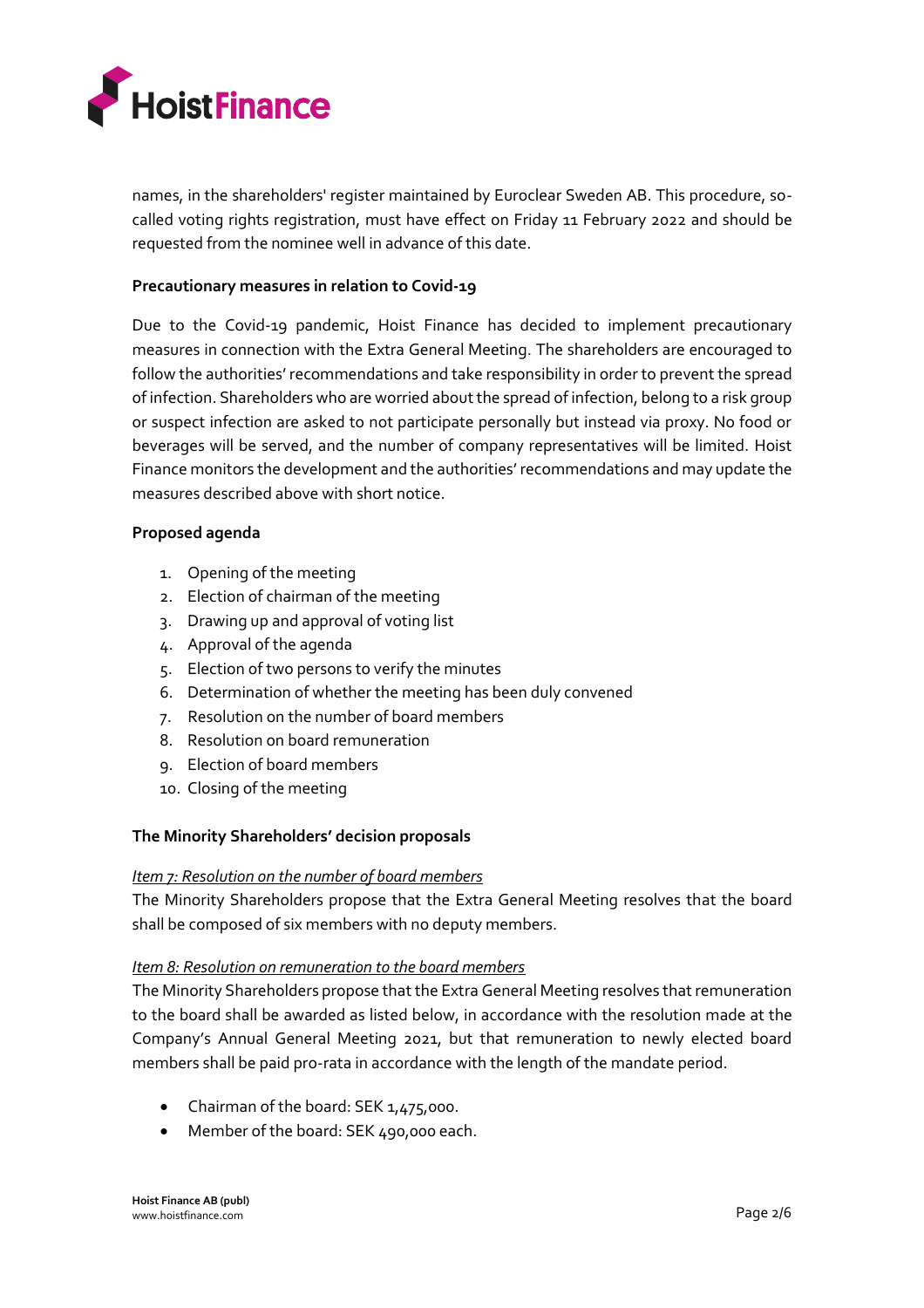

- Chairman of the Risk and Audit Committee: SEK 200,000.
- Member of the Risk and Audit Committee: SEK 125,000 each.
- Chairman of the Investment Committee: SEK 175,000.
- Member of the Investment Committee: SEK 100,000 each.
- Chairman of the Remuneration Committee: SEK 50,000.
- Member of the Remuneration Committee: SEK 50,000 each.

Board remuneration according to the resolution of the Company's Annual General Meeting 2021 shall be paid with a twelfth for each commenced month of the mandate period between the Annual General Meeting and the Extra General Meeting.

# *Item 9: Election of board members and chairman of the board*

The Minority Shareholders propose that the Extra General Meeting resolves to re-elect Peter Zonabend and to elect Bengt Edholm, Camilla Philipson Watz, Christopher Rees, Rickard Westlund and Lars Wollung as board members until the end of the next Annual General Meeting. The Minority Shareholders further propose that Lars Wollung is elected chairman of the board.

The proposal entails that Mattias Carlsson, Malin Eriksson, Helena Svancar, Per Anders Fasth, Henrik Käll, Niklas Johansson and Fredrik Backman resign from the board.

The proposals according to item 7-9 above are proposed to be conditioned by each other.

The Minority Shareholders have requested that the following information about the persons proposed for election is presented together with the decision proposals:

#### **Bengt Edholm**

**Education:** Master of Science in Economics, Uppsala University.

**Current assignments:** Board member of Collector and Chairman of the Risk- and Compliance Committee.

**Experience:** Head of Group Treasury at Handelsbanken, Head of Treasury at Stadshypotek, Bond Trader/Portfolio Manager at Nordea and Danske Bank.

# **Shares and share related instruments incl. closely related persons' holding:** 0

Independent in relation to the Company and management. Independent in relation to the Company's major shareholders.

#### **Camilla Philipson Watz**

**Education:** Master of Laws, Stockholm University. **Current assignments:** Chief Legal Officer at Borgo (real estate mortgages).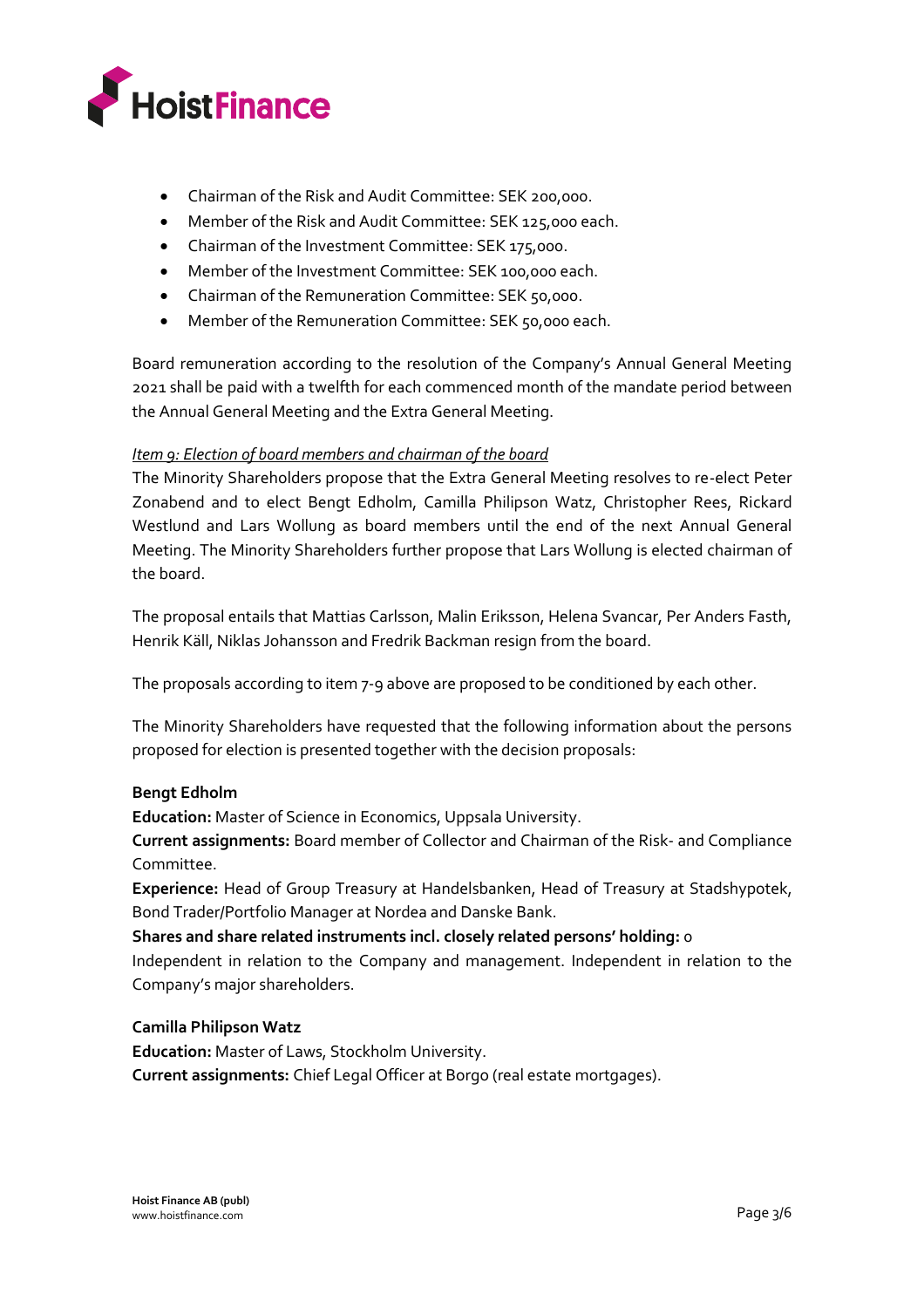

**Experience:** Legal Counsel at Nordnet Bank and Handelsbanken, Legal Counsellor at the Swedish Financial Supervisory Authority, Senior Legal Adviser at The Swedish Post and Telecom Authority and Legal Officer at the Swedish Government Offices for two years. **Shares and share related instruments incl. closely related persons' holding:** 0

Independent in relation to the Company and management. Independent in relation to the Company's major shareholders.

## **Christopher Rees**

**Education:** Master of Science in Finance and Accounting at London School of Economics.

**Current assignments:** Board member of Econnext (investment company focused on technology, Germany) and Seerave (investments in life science, UK) and strategic advisor to Cogniteam (software solution for autonomous robots, Israel).

**Experience:** Previous experience includes Nordea Bank – incl. Group CFO and Head of Finance and Treasury and Deputy Head of Wholesale Banking and Head of Markets, Barclays Bank – incl. Managing Director & Co-head of Debt Capital Markets and Risk Solutions Group for EMEA, Morgan Stanley – incl. Executive Director & Head of European Liability Management and Restructuring, Merrill Lynch – within the Strategic Solutions Group.

**Shares and share related instruments incl. closely related persons' holding:** 0

Independent in relation to the Company and management. Independent in relation to the Company's major shareholders.

#### **Rickard Westlund**

**Education:** Master of Science in Economics, Örebro University.

**Current assignments:** CEO Ropo Capital (Invoice management).

**Experience:** CEO of Ludvig & Co, Regional Managing Director at Intrum, Head of Capital at Lindorff, CEO of Aktiv Kapital Sverige, and Swedbank in different positions, latest Head of Private and Corporate Market.

**Shares and share related instruments incl. closely related persons' holding:** 0

Independent in relation to the Company and management. Independent in relation to the Company's major shareholders.

# **Lars Wollung**

**Education:** Civil engineer at KTH Royal Institute of Technology and Master of Science in Economics at Stockholm School of Economics.

**Current assignments:** Senior advisor to EQT, Chairman of the board of RaySearch Laboratories (software, cancer treatment) and Dignisia (software, consumer credits), board member in Bluestep Bank.

**Experience:** Board member and CEO of Intrum, CEO of Acando, consultant at McKinsey, board member of Hoist Finance, Nordea, TF Bank, Tieto, Sigma and Connecta and chairman of the board for IFS.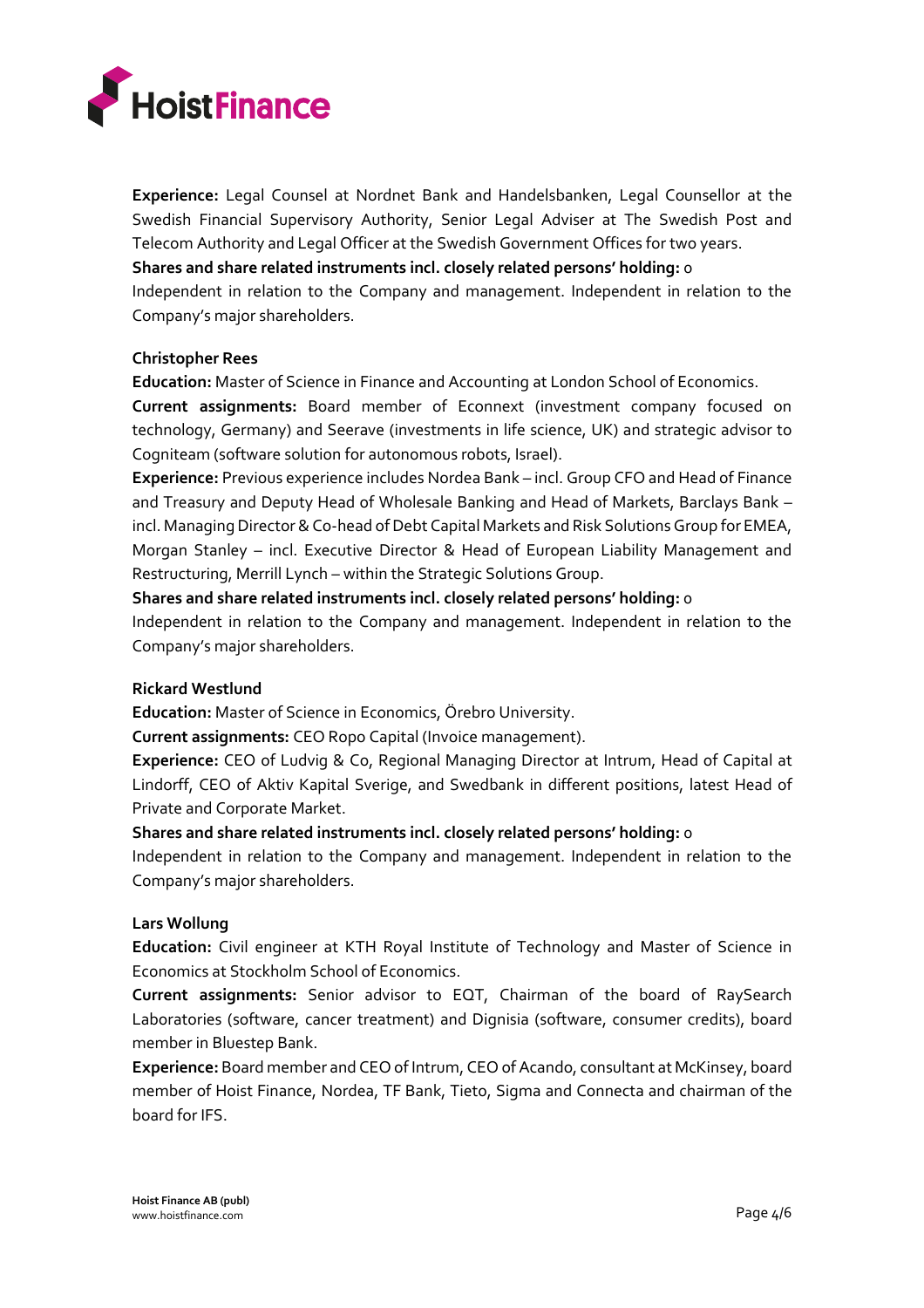

**Shares and share related instruments incl. closely related persons' holding:** 250 000 shares. Independent in relation to the Company and management. Independent in relation to the Company's major shareholders.

## **The Minority Shareholders' motivation**

The assessment is that the market for non-performing loans is attractive in a long-term perspective, and that Hoist Finance has good possibilities to become a leading company within the industry in Europe. This presumes extensive and concrete improvement work. Because of this, a smaller board with a chairman who is engaged full time is proposed.

All members have experience from the banking and finance sector in the form of long-standing operative roles and/or board member roles. Bengt Edholm and Christopher Rees have had leading manager positions within the banking sector during many years, and have worked in the banking sector during their entire careers. Camilla Philipson Watz currently works as General Counsel for a company active in the real estate mortgage business, and has previously worked for two banks and the Swedish Financial Supervisory Authority. Rickard Westlund has worked operationally during twelve years and Lars Wollung has been a board member in the banking sector for the last six years. Experience from the non-performing loans business is held by Rickard Westlund and Lars Wollung who both have more than 15 years of experience from the sector, for example as responsible for the largest company in the European industry. Christopher Rees has 25 years of experience from the credit market in Europe, and has experience from the sale of credit portfolios. In addition to this, Peter Zonabend and Lars Wollung have specific experience from the Hoist Finance board.

The Minority Shareholders are of the opinion that the propsed board has suitable qualifications and an appropriate composition, characterized by versatility and width in terms of the members' competence, experience and background considering the Company's business, development stage and other conditions. The Minority Shareholders can further conclude that the Swedish Corporate Governance Code's requirements regarding board members' independency are met.

#### **Available documents and further information**

Copies of the Extra General Meeting documents are available at the Company's premises and webpage and will be sent to shareholders who have notified their wish to receive the documents and informed of their postal address.

Shareholders have the right to ask questions at the Extra General Meeting regarding the items on the agenda, about the financial situation of the Company and its relation to other group companies.